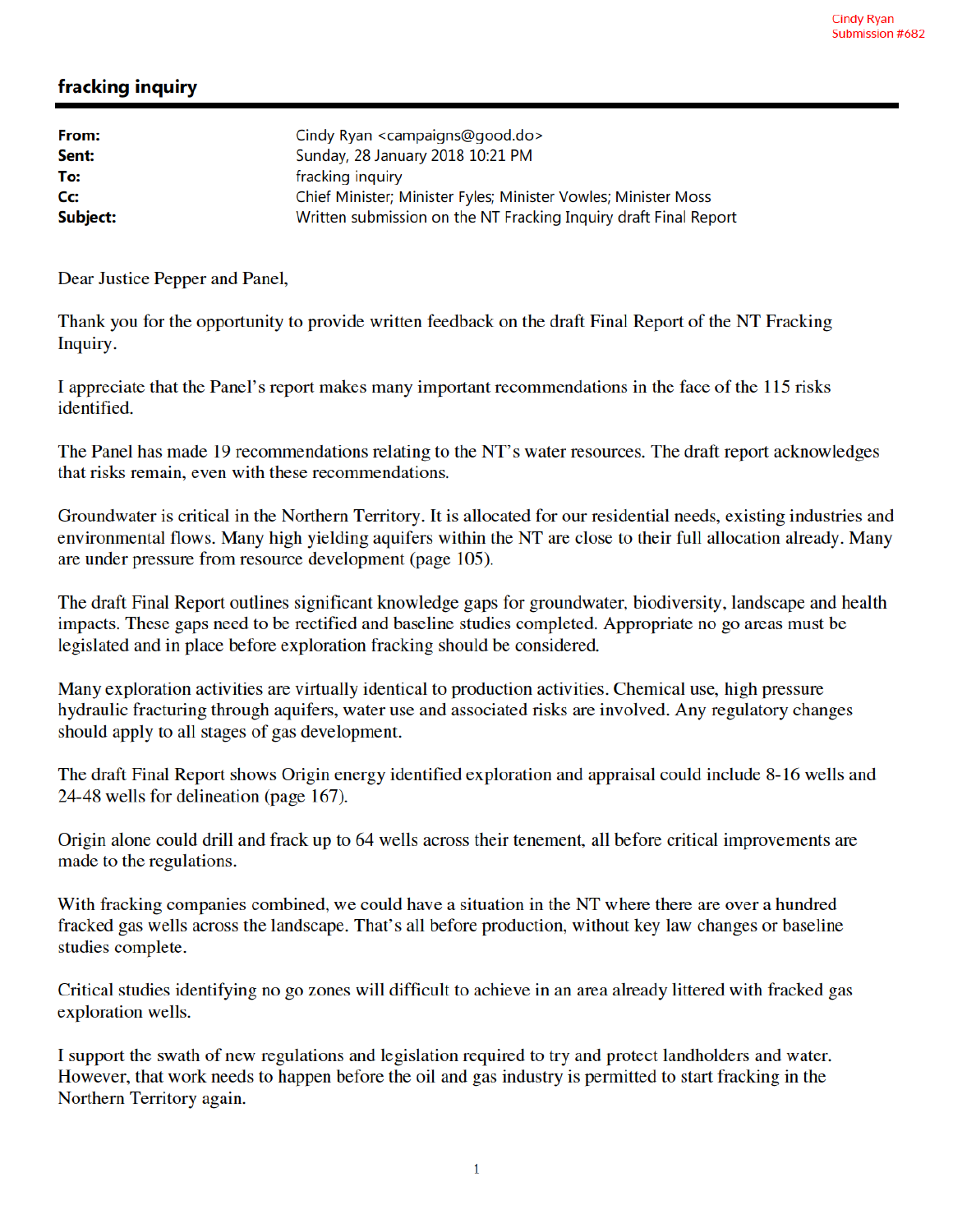The below critical recommendations must be improved and work completed BEFORE EXPLORATION fracking takes place.

Recommendation 5.1 (Enforceable code of practice for abandonment of onshore gas wells)

Recommendation 5.6 (Wastewater management framework)

Recommendation 7.1 (Water Act amended for shale extraction licence and payment for water)

Recommendation 7.4 (Strategic regional environmental and baseline assessment (SREBA), including a regional groundwater model, be developed and undertaken)

Recommendation 8.4 (Fire management plan and 10 year baseline assessment)

Recommendation 9.2 (Code of practice be developed and implemented for monitoring, detection and reporting of methane emissions)

Recommendation 10.1 (Human Health Risk Assessment prepared and approved)

Recommendation 12.11 (Social impact management plan) This recommendation should also be extended to allow for the legal right to say 'no' to fracking.

Recommendation 14.1 (Design and implement a full cost recovery system for fracking regulation)

Recommendation 14.16 (Legislation to regulate seismic surveys, drilling, hydraulic fracturing, and well abandonment)

Recommendation 14.18 (Fit and proper person test)

Recommendation 15.1 (Strategic regional environmental and baseline assessment (SREBA) undertaken and no go zones implemented)

In the NT there is a saying, "Once you frack you can't go back." Exploration fracking is no different. The studies, legal improvements and no-go zones suggested by the panel are critical. They must be actioned before any further fracking exploration.

Let's not wait until the production phase to put in place critical new regulations and laws. We must avoid delays to the protection of the Northern Territory's water, landscapes and people.

I vote for NO FRACKING !!

Thank you for considering my feedback on this critical matter for the future of the Northern Territory.

Yours sincerely, Cindy Ryan

This email was sent by Cindy Ryan via Do Gooder, a website that allows<br>people to contact you regarding issues they consider important. In accordance with web protocol FC 3834 we have set the FROM field of this email to our generic no-reply address at campaigns@good.do, however Cindy provided an email address ) which we included in the REPLY-TO field.